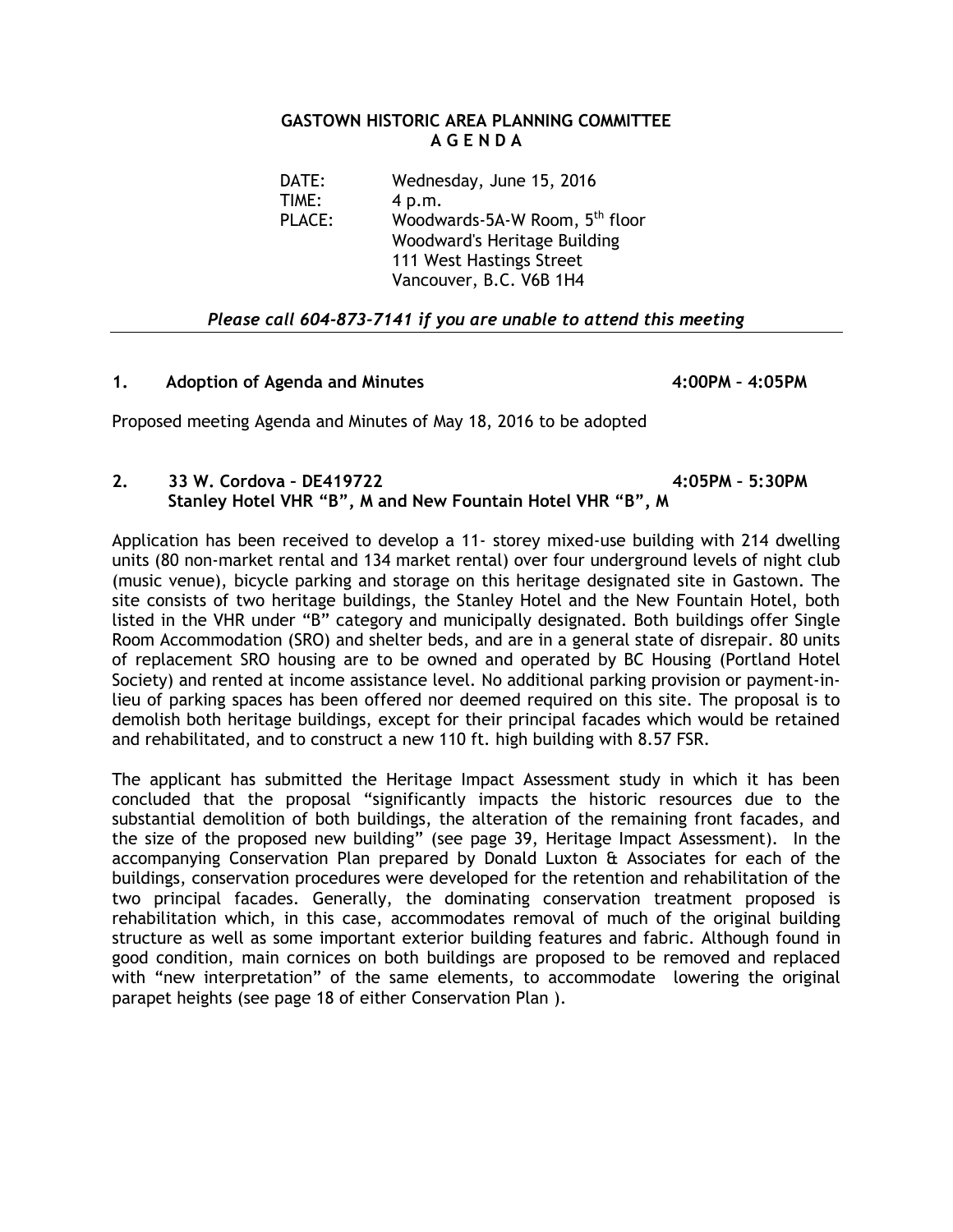In addition, the conservation plan proposes replacement of existing storefronts with limited consideration for their preservation or restauration ("the existing storefront will be rehabilitated with a new sympathetic storefront, which may be contemporary in its design", see page 16 of either Conservation Plan). Some preservation treatment can be found in procedures proposed for masonry treatment, while restoration approach is generally limited to a window treatment. The assessment of physical condition of heritage windows, doors and storefronts has not been provided. The applicant has requested a heritage façade grant of \$100,000 through the Heritage Façade Rehabilitation Program in recognition of conservation efforts to retain the two principal facades.

Applicant's team will present the proposal and provide more details. Staff will be available to offer clarification and policy interpretation, if required. Concurrently with processing of this application the City has initiated the Blood Alley Square /Trounce Alley Redesign project which will be presented to GHAPC shortly.

**Issues**:

- Demolition of two designated heritage buildings in designated historic area, loss of original historic fabric and associated historic character,
- Proposed built form and massing, 8.57 FSR and height of 110 ft,
- Impact on Gastown, municipally and nationally designated historic district
- Compatibility with HA-2 District Schedule and Design Guidelines
- Proposed uses, in particular the night club use, and its impact on the community
- "Facadism" as a redevelopment tool and its application despite the fact it has been dispelled as a valid conservation approach
- Retained facades are not fully functionally integrated with new construction, especially above ground floor
- Historic storefronts are proposed to be replaced rather than preserved or restored
- Removal of cornices in good condition and replacement with simplified "interpretations" (Stanley Conservation Plan, Page 18) of originals
- Removal of historic fabric in good condition (pediment wall), see Page 18, Conservation Plan
- Is the proposed conservation effort deserving of a heritage facade grant through the City's Heritage Façade Rehabilitation Program?
- **Applicant**: Henriquez Partners Architects, Rui Nunes, Architect Provincial Rental Housing Corporation, Mathew Brodie, Owner Westbank Projects Corp., Ian Gillespie, Developer Donald Luxton & Associates Inc., Don Luxton, Heritage Consultant
- **Staff**: Zlatan Jankovic, Heritage Planner Paul Cheng, Development Planner

**Attachments**: Project brochures including Conservation Plan, Heritage Impact Assessment and reduced architectural drawings sent by mail